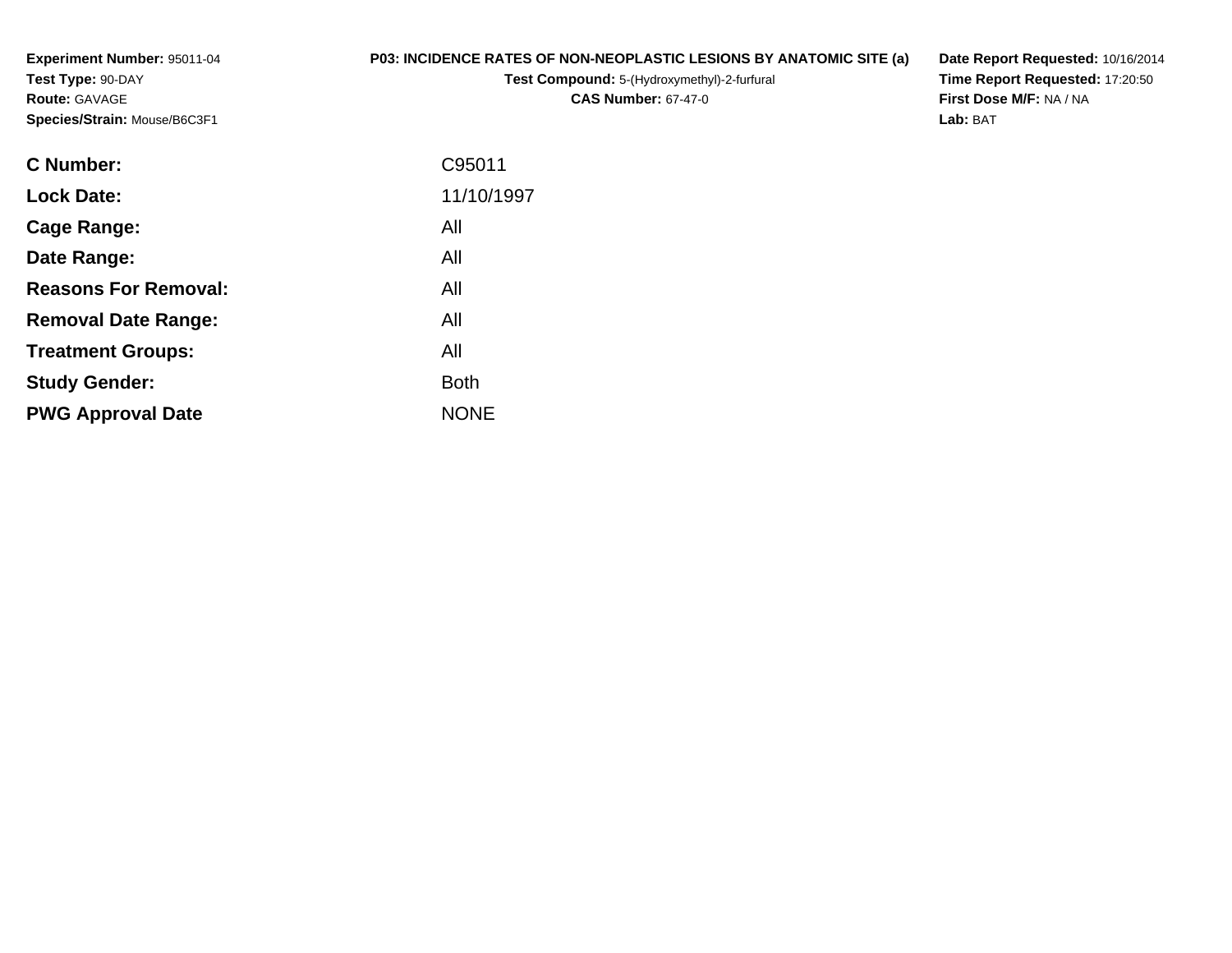| Experiment Number: 95011-04             |           |                                                                                                                                         |          | P03: INCIDENCE RATES OF NON-NEOPLASTIC LESIONS BY ANATOMIC SITE (a) | Date Report Requested: 10/16/2014 |                     |  |
|-----------------------------------------|-----------|-----------------------------------------------------------------------------------------------------------------------------------------|----------|---------------------------------------------------------------------|-----------------------------------|---------------------|--|
| Test Type: 90-DAY                       |           | Time Report Requested: 17:20:50<br>Test Compound: 5-(Hydroxymethyl)-2-furfural<br><b>CAS Number: 67-47-0</b><br>First Dose M/F: NA / NA |          |                                                                     |                                   |                     |  |
| Route: GAVAGE                           |           |                                                                                                                                         |          |                                                                     |                                   |                     |  |
| Species/Strain: Mouse/B6C3F1            |           |                                                                                                                                         |          | Lab: BAT                                                            |                                   |                     |  |
| <b>B6C3F1 Mouse MALE</b>                | 0 MG/KG   | 47 MG/KG                                                                                                                                | 94 MG/KG | <b>MG/KG</b><br>188                                                 | <b>MG/KG</b><br>375               | 750<br><b>MG/KG</b> |  |
| <b>Disposition Summary</b>              |           |                                                                                                                                         |          |                                                                     |                                   |                     |  |
| <b>Animals Initially In Study</b>       | 10        | 10                                                                                                                                      | 10       | 10                                                                  | 10                                | 10                  |  |
| <b>Early Deaths</b>                     |           |                                                                                                                                         |          |                                                                     |                                   |                     |  |
| <b>Survivors</b>                        |           |                                                                                                                                         |          |                                                                     |                                   |                     |  |
| <b>Natural Death</b>                    |           |                                                                                                                                         |          |                                                                     |                                   | 1                   |  |
| <b>Terminal Sacrifice</b>               | 10        | 10                                                                                                                                      | 10       | 10                                                                  | 10                                | 9                   |  |
| <b>Animals Examined Microscopically</b> | 10        | 10                                                                                                                                      | 10       | 10                                                                  | 10                                | 10                  |  |
| <b>ALIMENTARY SYSTEM</b>                |           |                                                                                                                                         |          |                                                                     |                                   |                     |  |
| Esophagus                               | (10)      | (0)                                                                                                                                     | (0)      | (0)                                                                 | (0)                               | (10)                |  |
| Muscularis, Inflammation                | $1(10\%)$ |                                                                                                                                         |          |                                                                     |                                   | $1(10\%)$           |  |
| Periesoph Tiss, Inflammation            | $1(10\%)$ |                                                                                                                                         |          |                                                                     |                                   | $1(10\%)$           |  |
| Gallbladder                             | (10)      | (0)                                                                                                                                     | (0)      | (0)                                                                 | (0)                               | (9)                 |  |
| Intestine Large, Cecum                  | (10)      | (0)                                                                                                                                     | (0)      | (0)                                                                 | (0)                               | (10)                |  |
| Intestine Large, Colon                  | (10)      | (0)                                                                                                                                     | (0)      | (0)                                                                 | (0)                               | (10)                |  |
| Intestine Large, Rectum                 | (10)      | (0)                                                                                                                                     | (0)      | (0)                                                                 | (0)                               | (10)                |  |
| Intestine Small, Duodenum               | (10)      | (0)                                                                                                                                     | (0)      | (0)                                                                 | (0)                               | (10)                |  |
| Intestine Small, Ileum                  | (10)      | (0)                                                                                                                                     | (0)      | (0)                                                                 | (0)                               | (10)                |  |
| Intestine Small, Jejunum                | (10)      | (0)                                                                                                                                     | (0)      | (0)                                                                 | (0)                               | (10)                |  |
| Liver                                   | (10)      | (0)                                                                                                                                     | (0)      | (0)                                                                 | (0)                               | (10)                |  |
| Inflammation                            | 2(20%)    |                                                                                                                                         |          |                                                                     |                                   |                     |  |
| Pancreas                                | (10)      | (0)                                                                                                                                     | (0)      | (0)                                                                 | (0)                               | (10)                |  |
| <b>Salivary Glands</b>                  | (10)      | (0)                                                                                                                                     | (0)      | (0)                                                                 | (0)                               | (10)                |  |
| Inflammation                            |           |                                                                                                                                         |          |                                                                     |                                   | 1 (10%)             |  |
| Stomach, Forestomach                    | (10)      | (0)                                                                                                                                     | (0)      | (0)                                                                 | (0)                               | (10)                |  |
| Stomach, Glandular                      | (10)      | (0)                                                                                                                                     | (0)      | (0)                                                                 | (0)                               | (10)                |  |
| CARDIOVASCULAR SYSTEM                   |           |                                                                                                                                         |          |                                                                     |                                   |                     |  |
| <b>Blood Vessel</b>                     | (10)      | (0)                                                                                                                                     | (0)      | (0)                                                                 | (0)                               | (10)                |  |
| Heart                                   | (10)      | (0)                                                                                                                                     | (0)      | (0)                                                                 | (0)                               | (10)                |  |
| <b>Ectopic Tissue</b>                   |           |                                                                                                                                         |          |                                                                     |                                   | 1 (10%)             |  |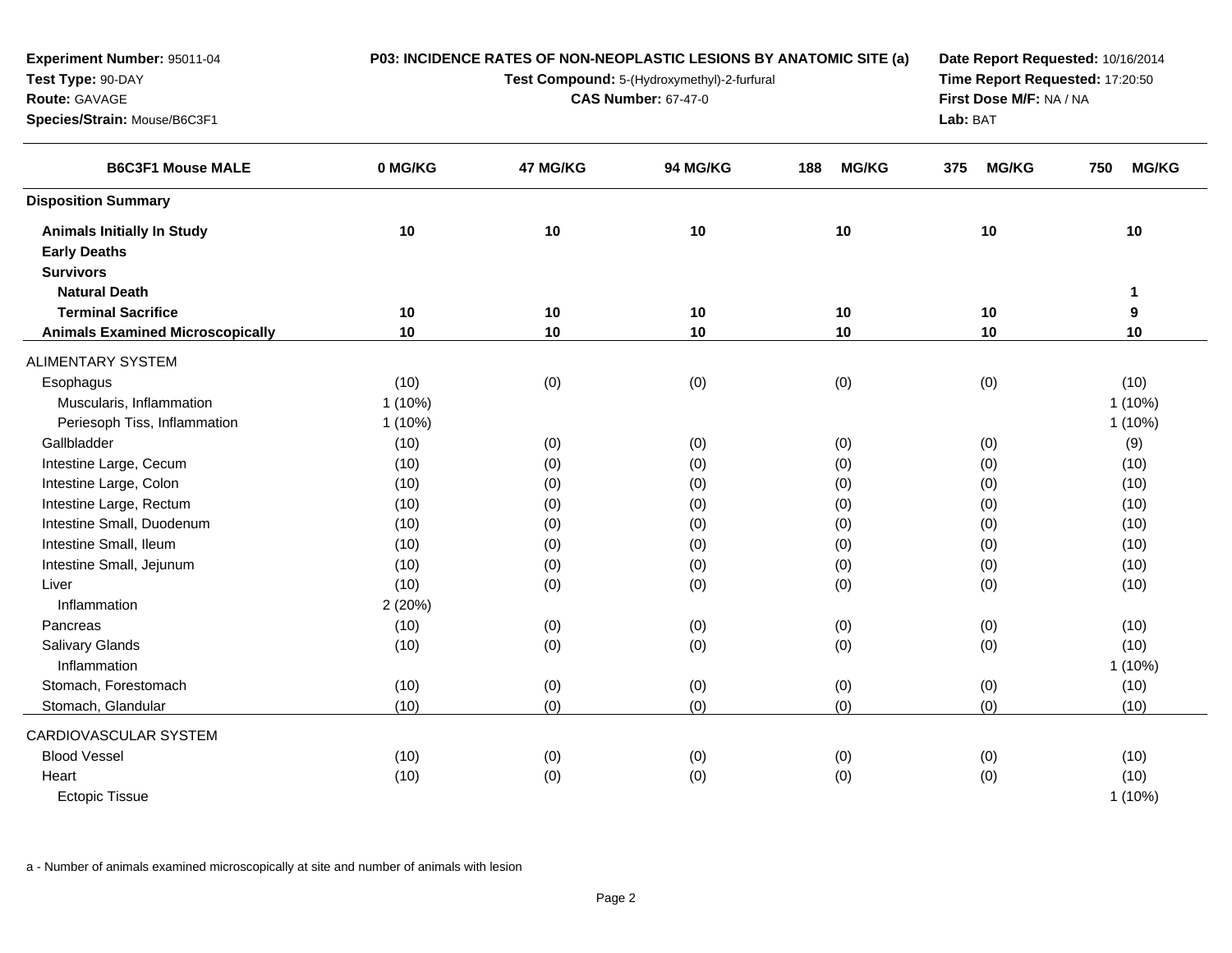| Test Type: 90-DAY<br>Test Compound: 5-(Hydroxymethyl)-2-furfural<br>Route: GAVAGE<br><b>CAS Number: 67-47-0</b><br>Lab: BAT<br>Species/Strain: Mouse/B6C3F1<br><b>B6C3F1 Mouse MALE</b><br>0 MG/KG<br>47 MG/KG<br>94 MG/KG<br><b>MG/KG</b><br>188<br>375 | Time Report Requested: 17:20:50<br>First Dose M/F: NA / NA<br><b>MG/KG</b><br>750 | <b>MG/KG</b><br>$1(10\%)$ |
|----------------------------------------------------------------------------------------------------------------------------------------------------------------------------------------------------------------------------------------------------------|-----------------------------------------------------------------------------------|---------------------------|
|                                                                                                                                                                                                                                                          |                                                                                   |                           |
|                                                                                                                                                                                                                                                          |                                                                                   |                           |
|                                                                                                                                                                                                                                                          |                                                                                   |                           |
|                                                                                                                                                                                                                                                          |                                                                                   |                           |
| <b>Infiltration Cellular</b>                                                                                                                                                                                                                             |                                                                                   |                           |
| <b>ENDOCRINE SYSTEM</b>                                                                                                                                                                                                                                  |                                                                                   |                           |
| <b>Adrenal Cortex</b><br>(10)<br>(0)<br>(0)<br>(0)                                                                                                                                                                                                       | (0)                                                                               | (10)                      |
| $1(10\%)$<br>Hypertrophy                                                                                                                                                                                                                                 |                                                                                   |                           |
| Adrenal Medulla<br>(9)<br>(0)<br>(0)<br>(0)                                                                                                                                                                                                              | (0)                                                                               | (10)                      |
| Islets, Pancreatic<br>(10)<br>(0)<br>(0)<br>(0)                                                                                                                                                                                                          | (0)                                                                               | (10)                      |
| Parathyroid Gland<br>(8)<br>(0)<br>(0)<br>(0)                                                                                                                                                                                                            | (0)                                                                               | (8)                       |
| <b>Pituitary Gland</b><br>(9)<br>(0)<br>(0)<br>(0)                                                                                                                                                                                                       | (0)                                                                               | (9)                       |
| <b>Thyroid Gland</b><br>(10)<br>(0)<br>(0)<br>(0)                                                                                                                                                                                                        | (0)                                                                               | (10)                      |
| <b>GENERAL BODY SYSTEM</b>                                                                                                                                                                                                                               |                                                                                   |                           |
| None                                                                                                                                                                                                                                                     |                                                                                   |                           |
| <b>GENITAL SYSTEM</b>                                                                                                                                                                                                                                    |                                                                                   |                           |
| Epididymis<br>(10)<br>(0)<br>(0)<br>(0)                                                                                                                                                                                                                  | (0)                                                                               | (10)                      |
| <b>Preputial Gland</b><br>(10)<br>(0)<br>(0)<br>(0)                                                                                                                                                                                                      | (0)                                                                               | (10)                      |
| Inflammation<br>$1(10\%)$                                                                                                                                                                                                                                |                                                                                   |                           |
| Prostate<br>(10)<br>(0)<br>(0)<br>(0)                                                                                                                                                                                                                    | (0)                                                                               | (10)                      |
| <b>Seminal Vesicle</b><br>(10)<br>(0)<br>(0)<br>(0)                                                                                                                                                                                                      | (0)                                                                               | (10)                      |
| (0)<br>(0)<br>(0)<br>(10)<br><b>Testes</b>                                                                                                                                                                                                               | (0)                                                                               | (10)                      |
| <b>HEMATOPOIETIC SYSTEM</b>                                                                                                                                                                                                                              |                                                                                   |                           |
| <b>Bone Marrow</b><br>(10)<br>(0)<br>(0)<br>(0)                                                                                                                                                                                                          | (0)                                                                               | (10)                      |
| Lymph Node, Mandibular<br>(10)<br>(0)<br>(0)<br>(0)                                                                                                                                                                                                      | (0)                                                                               | (10)                      |
| Lymph Node, Mesenteric<br>(10)<br>(0)<br>(0)<br>(0)                                                                                                                                                                                                      | (0)                                                                               | (10)                      |
| Spleen<br>(10)<br>(0)<br>(0)<br>(0)                                                                                                                                                                                                                      | (0)                                                                               | (10)                      |
| (10)<br>(0)<br>(0)<br>(0)<br>Thymus                                                                                                                                                                                                                      | (0)                                                                               | (10)                      |
| <b>INTEGUMENTARY SYSTEM</b>                                                                                                                                                                                                                              |                                                                                   |                           |
| (0)<br>(0)<br>(0)<br>Skin<br>(10)                                                                                                                                                                                                                        | (0)                                                                               | (10)                      |

MUSCULOSKELETAL SYSTEM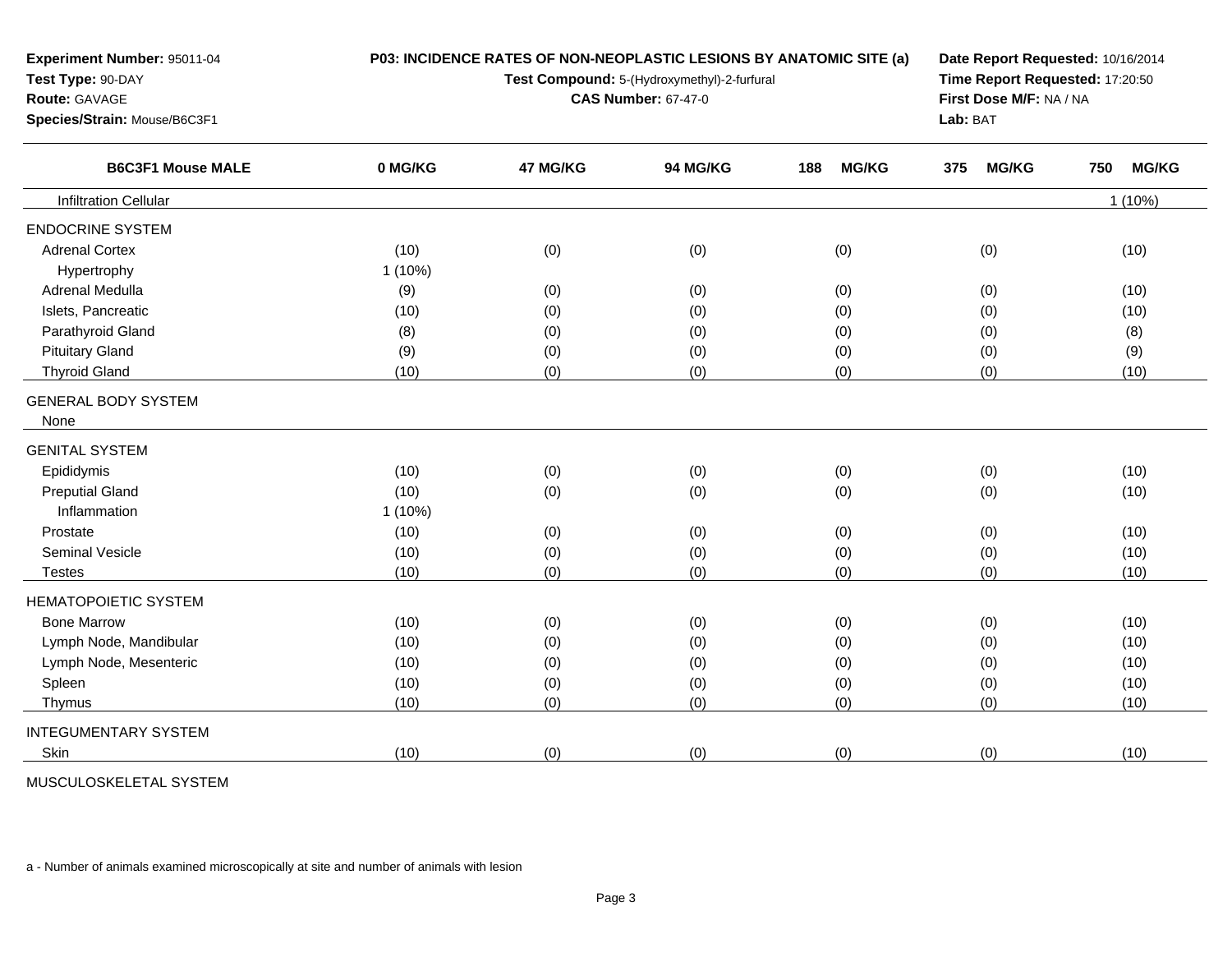| Experiment Number: 95011-04<br>Test Type: 90-DAY<br><b>Route: GAVAGE</b><br>Species/Strain: Mouse/B6C3F1 |                                | P03: INCIDENCE RATES OF NON-NEOPLASTIC LESIONS BY ANATOMIC SITE (a)<br>Test Compound: 5-(Hydroxymethyl)-2-furfural<br><b>CAS Number: 67-47-0</b> | Date Report Requested: 10/16/2014<br>Time Report Requested: 17:20:50<br>First Dose M/F: NA / NA<br>Lab: BAT |                     |                     |                        |
|----------------------------------------------------------------------------------------------------------|--------------------------------|--------------------------------------------------------------------------------------------------------------------------------------------------|-------------------------------------------------------------------------------------------------------------|---------------------|---------------------|------------------------|
| <b>B6C3F1 Mouse MALE</b>                                                                                 | 0 MG/KG                        | 47 MG/KG                                                                                                                                         | 94 MG/KG                                                                                                    | 188<br><b>MG/KG</b> | <b>MG/KG</b><br>375 | <b>MG/KG</b><br>750    |
| <b>Bone</b>                                                                                              | (10)                           | (0)                                                                                                                                              | (0)                                                                                                         | (0)                 | (0)                 | (10)                   |
| NERVOUS SYSTEM<br><b>Brain</b>                                                                           | (10)                           | (0)                                                                                                                                              | (0)                                                                                                         | (0)                 | (0)                 | (10)                   |
| <b>RESPIRATORY SYSTEM</b>                                                                                |                                |                                                                                                                                                  |                                                                                                             |                     |                     |                        |
| Lung<br>Perivascular, Inflammation<br>Pigmentation                                                       | (10)<br>$1(10\%)$<br>$1(10\%)$ | (0)                                                                                                                                              | (0)                                                                                                         | (0)                 | (0)                 | (10)                   |
| Nose<br>Inflammation                                                                                     | (10)<br>$1(10\%)$              | (0)                                                                                                                                              | (0)                                                                                                         | (0)                 | (0)                 | (10)                   |
| Olfactory Epi, Degeneration<br>Trachea                                                                   | (10)                           | (0)                                                                                                                                              | (0)                                                                                                         | (0)                 | (0)                 | $1(10\%)$<br>(10)      |
| SPECIAL SENSES SYSTEM<br>None                                                                            |                                |                                                                                                                                                  |                                                                                                             |                     |                     |                        |
| <b>URINARY SYSTEM</b>                                                                                    |                                |                                                                                                                                                  |                                                                                                             |                     |                     |                        |
| Kidney                                                                                                   | (10)                           | (10)                                                                                                                                             | (10)                                                                                                        | (10)                | (10)                | (10)                   |
| <b>Cytoplasmic Alteration</b><br>Inflammation                                                            | $1(10\%)$<br>$1(10\%)$         |                                                                                                                                                  | $1(10\%)$                                                                                                   | 6(60%)              | 8 (80%)             | 10 (100%)              |
| Mineralization<br>Nephropathy                                                                            |                                |                                                                                                                                                  |                                                                                                             | $1(10\%)$           | $1(10\%)$           | $1(10\%)$<br>$1(10\%)$ |
| <b>Urinary Bladder</b>                                                                                   | (10)                           | (0)                                                                                                                                              | (0)                                                                                                         | (0)                 | (0)                 | (10)                   |

\*\*\*END OF MALE DATA\*\*\*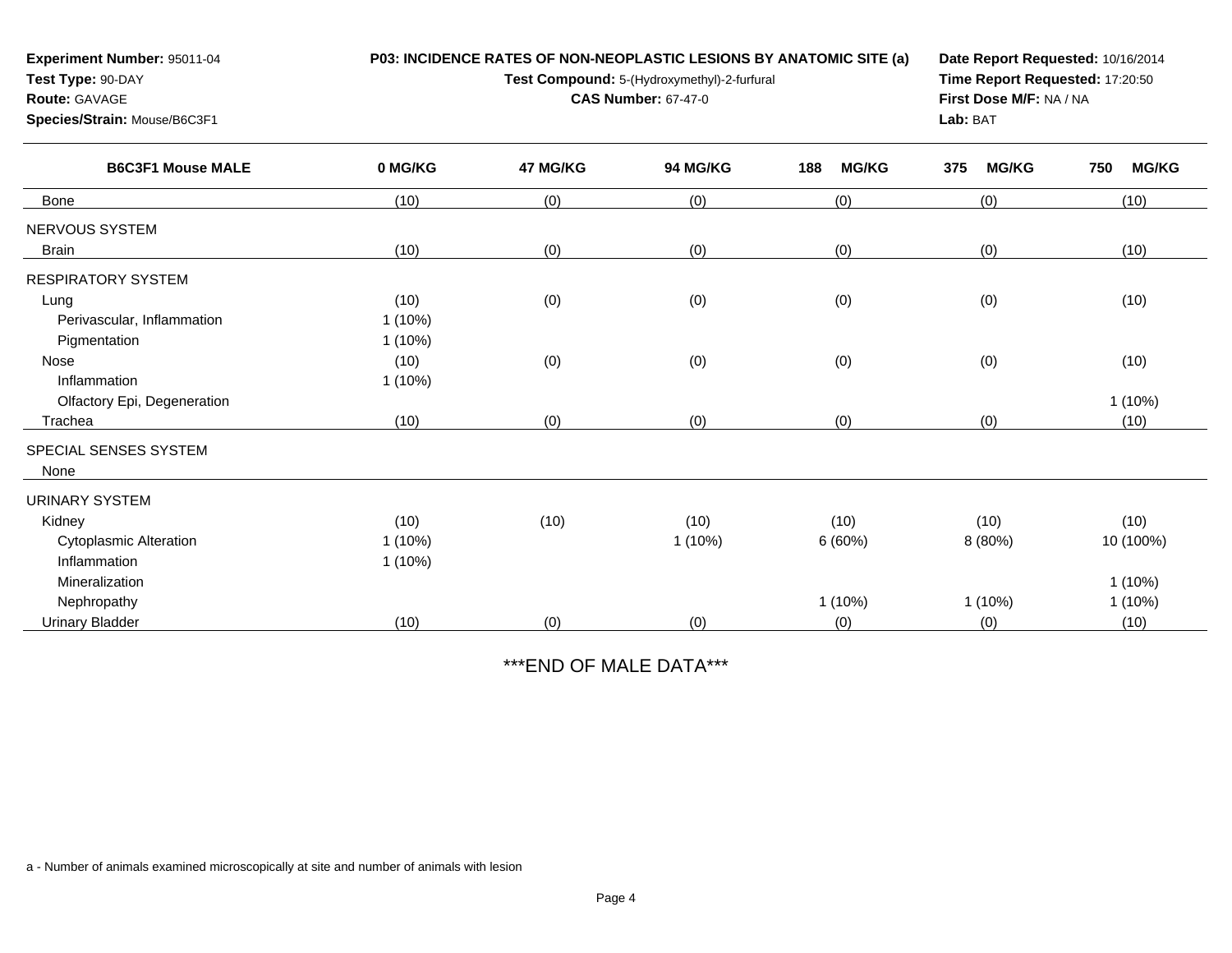| Experiment Number: 95011-04             |           | P03: INCIDENCE RATES OF NON-NEOPLASTIC LESIONS BY ANATOMIC SITE (a)                                                                     | Date Report Requested: 10/16/2014 |                     |                     |                     |
|-----------------------------------------|-----------|-----------------------------------------------------------------------------------------------------------------------------------------|-----------------------------------|---------------------|---------------------|---------------------|
| Test Type: 90-DAY                       |           | Time Report Requested: 17:20:50<br>Test Compound: 5-(Hydroxymethyl)-2-furfural<br><b>CAS Number: 67-47-0</b><br>First Dose M/F: NA / NA |                                   |                     |                     |                     |
| Route: GAVAGE                           |           |                                                                                                                                         |                                   |                     |                     |                     |
| Species/Strain: Mouse/B6C3F1            |           |                                                                                                                                         |                                   |                     | Lab: BAT            |                     |
| <b>B6C3F1 Mouse FEMALE</b>              | 0 MG/KG   | 47 MG/KG                                                                                                                                | 94 MG/KG                          | <b>MG/KG</b><br>188 | <b>MG/KG</b><br>375 | 750<br><b>MG/KG</b> |
| <b>Disposition Summary</b>              |           |                                                                                                                                         |                                   |                     |                     |                     |
| <b>Animals Initially In Study</b>       | 10        | 10                                                                                                                                      | 10                                | 10                  | 10                  | 10                  |
| <b>Early Deaths</b>                     |           |                                                                                                                                         |                                   |                     |                     |                     |
| <b>Natural Death</b>                    |           |                                                                                                                                         |                                   |                     | 1                   |                     |
| <b>Survivors</b>                        |           |                                                                                                                                         |                                   |                     |                     |                     |
| <b>Terminal Sacrifice</b>               | 10        | 10                                                                                                                                      | 10                                | 10                  | 9                   | 10                  |
| <b>Animals Examined Microscopically</b> | 10        | 10                                                                                                                                      | 10                                | 10                  | 10                  | 10                  |
| <b>ALIMENTARY SYSTEM</b>                |           |                                                                                                                                         |                                   |                     |                     |                     |
| Esophagus                               | (10)      | (0)                                                                                                                                     | (0)                               | (0)                 | (1)                 | (10)                |
| Muscularis, Inflammation                | 2(20%)    |                                                                                                                                         |                                   |                     | 1 (100%)            | $1(10\%)$           |
| Gallbladder                             | (10)      | (0)                                                                                                                                     | (0)                               | (0)                 | (0)                 | (10)                |
| Intestine Large, Cecum                  | (10)      | (0)                                                                                                                                     | (0)                               | (0)                 | (1)                 | (10)                |
| Intestine Large, Colon                  | (10)      | (0)                                                                                                                                     | (0)                               | (0)                 | (1)                 | (10)                |
| Intestine Large, Rectum                 | (10)      | (0)                                                                                                                                     | (0)                               | (0)                 | (1)                 | (10)                |
| Intestine Small, Duodenum               | (10)      | (0)                                                                                                                                     | (0)                               | (0)                 | (1)                 | (10)                |
| Intestine Small, Ileum                  | (10)      | (0)                                                                                                                                     | (0)                               | (0)                 | (1)                 | (10)                |
| Intestine Small, Jejunum                | (10)      | (0)                                                                                                                                     | (0)                               | (0)                 | (1)                 | (10)                |
| Liver                                   | (10)      | (0)                                                                                                                                     | (0)                               | (0)                 | (1)                 | (10)                |
| Inflammation                            | 6(60%)    |                                                                                                                                         |                                   |                     |                     | 5 (50%)             |
| Pancreas                                | (10)      | (0)                                                                                                                                     | (0)                               | (0)                 | (1)                 | (10)                |
| Salivary Glands                         | (10)      | (0)                                                                                                                                     | (0)                               | (0)                 | (1)                 | (10)                |
| Inflammation                            | $1(10\%)$ |                                                                                                                                         |                                   |                     |                     |                     |
| Stomach, Forestomach                    | (10)      | (0)                                                                                                                                     | (0)                               | (0)                 | (1)                 | (10)                |
| Stomach, Glandular                      | (10)      | (0)                                                                                                                                     | (0)                               | (0)                 | (1)                 | (10)                |
| CARDIOVASCULAR SYSTEM                   |           |                                                                                                                                         |                                   |                     |                     |                     |
| <b>Blood Vessel</b>                     | (10)      | (0)                                                                                                                                     | (0)                               | (0)                 | (1)                 | (10)                |
| Heart                                   | (10)      | (0)                                                                                                                                     | (0)                               | (0)                 | (1)                 | (10)                |

ENDOCRINE SYSTEM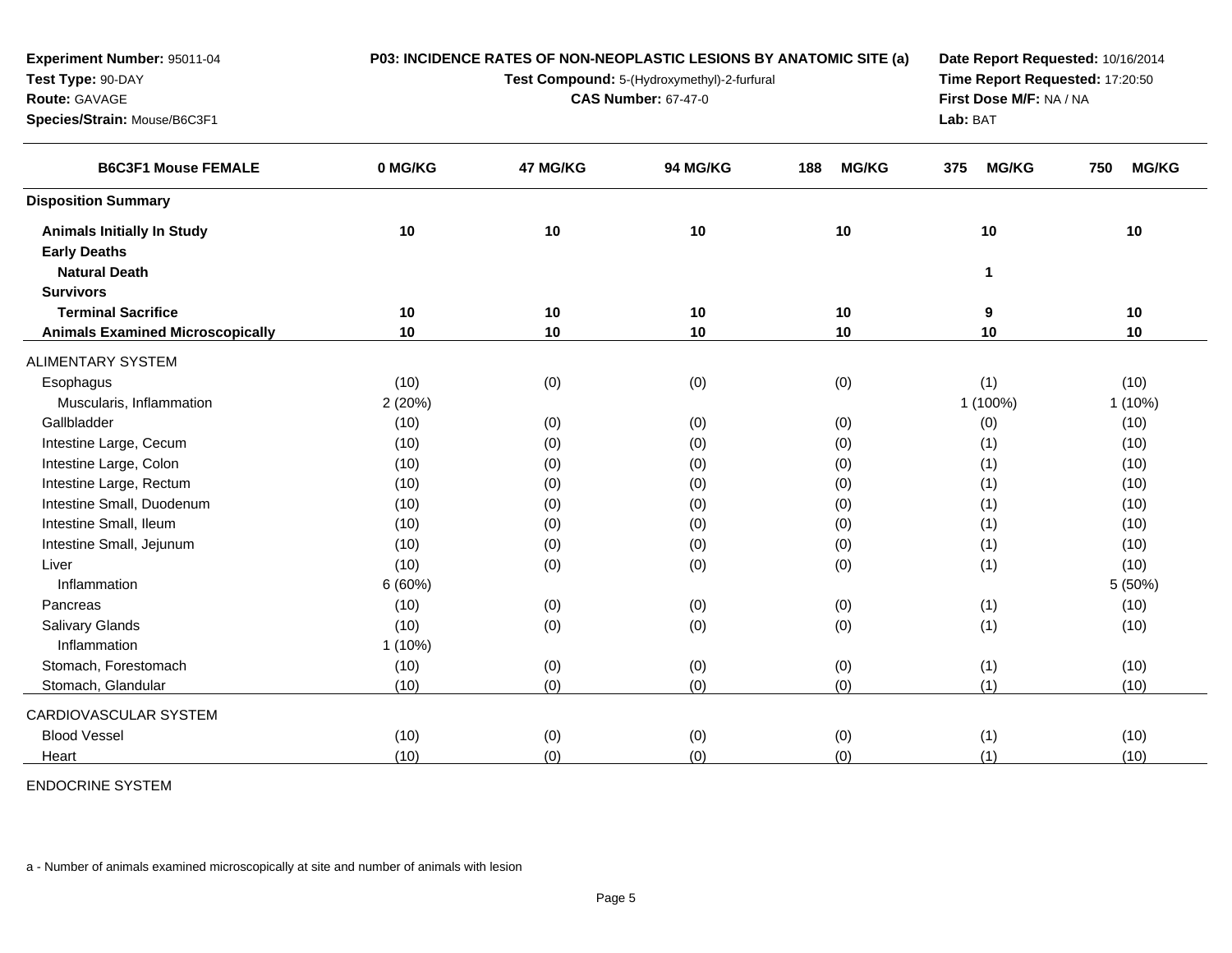| Experiment Number: 95011-04<br>Test Type: 90-DAY<br>Route: GAVAGE<br>Species/Strain: Mouse/B6C3F1 |         | P03: INCIDENCE RATES OF NON-NEOPLASTIC LESIONS BY ANATOMIC SITE (a)<br>Test Compound: 5-(Hydroxymethyl)-2-furfural<br><b>CAS Number: 67-47-0</b> | Date Report Requested: 10/16/2014<br>Time Report Requested: 17:20:50<br>First Dose M/F: NA / NA<br>Lab: BAT |                     |                     |                     |
|---------------------------------------------------------------------------------------------------|---------|--------------------------------------------------------------------------------------------------------------------------------------------------|-------------------------------------------------------------------------------------------------------------|---------------------|---------------------|---------------------|
| <b>B6C3F1 Mouse FEMALE</b>                                                                        | 0 MG/KG | 47 MG/KG                                                                                                                                         | 94 MG/KG                                                                                                    | <b>MG/KG</b><br>188 | <b>MG/KG</b><br>375 | <b>MG/KG</b><br>750 |
| <b>Adrenal Cortex</b>                                                                             | (10)    | (0)                                                                                                                                              | (0)                                                                                                         | (0)                 | (1)                 | (10)                |
| Adrenal Medulla                                                                                   | (10)    | (0)                                                                                                                                              | (0)                                                                                                         | (0)                 | (1)                 | (10)                |
| Islets, Pancreatic                                                                                | (10)    | (0)                                                                                                                                              | (0)                                                                                                         | (0)                 | (1)                 | (10)                |
| Parathyroid Gland                                                                                 | (5)     | (0)                                                                                                                                              | (0)                                                                                                         | (0)                 | (0)                 | (7)                 |
| <b>Pituitary Gland</b>                                                                            | (10)    | (0)                                                                                                                                              | (0)                                                                                                         | (0)                 | (1)                 | (10)                |
| <b>Thyroid Gland</b>                                                                              | (10)    | (0)                                                                                                                                              | (0)                                                                                                         | (0)                 | (1)                 | (10)                |
| <b>GENERAL BODY SYSTEM</b><br>None                                                                |         |                                                                                                                                                  |                                                                                                             |                     |                     |                     |
| <b>GENITAL SYSTEM</b>                                                                             |         |                                                                                                                                                  |                                                                                                             |                     |                     |                     |
| <b>Clitoral Gland</b>                                                                             | (10)    | (0)                                                                                                                                              | (0)                                                                                                         | (0)                 | (1)                 | (10)                |
| Ovary                                                                                             | (10)    | (0)                                                                                                                                              | (0)                                                                                                         | (0)                 | (1)                 | (10)                |
| Uterus                                                                                            | (10)    | (0)                                                                                                                                              | (0)                                                                                                         | (0)                 | (1)                 | (10)                |
| <b>HEMATOPOIETIC SYSTEM</b>                                                                       |         |                                                                                                                                                  |                                                                                                             |                     |                     |                     |
| <b>Bone Marrow</b>                                                                                | (10)    | (0)                                                                                                                                              | (0)                                                                                                         | (0)                 | (1)                 | (10)                |
| Lymph Node, Mandibular                                                                            | (10)    | (0)                                                                                                                                              | (0)                                                                                                         | (0)                 | (1)                 | (10)                |
| Atrophy                                                                                           |         |                                                                                                                                                  |                                                                                                             |                     | 1 (100%)            |                     |
| Lymph Node, Mesenteric                                                                            | (10)    | (0)                                                                                                                                              | (0)                                                                                                         | (0)                 | (1)                 | (9)                 |
| Atrophy                                                                                           |         |                                                                                                                                                  |                                                                                                             |                     | 1 (100%)            |                     |
| Spleen                                                                                            | (10)    | (0)                                                                                                                                              | (0)                                                                                                         | (0)                 | (1)                 | (10)                |
| Hematopoietic Cell Proliferation                                                                  |         |                                                                                                                                                  |                                                                                                             |                     | 1 (100%)            | $1(10\%)$           |
| Thymus                                                                                            | (10)    | (0)                                                                                                                                              | (0)                                                                                                         | (0)                 | (1)                 | (10)                |
| Atrophy                                                                                           |         |                                                                                                                                                  |                                                                                                             |                     | 1 (100%)            |                     |
| <b>INTEGUMENTARY SYSTEM</b>                                                                       |         |                                                                                                                                                  |                                                                                                             |                     |                     |                     |
| <b>Mammary Gland</b>                                                                              | (10)    | (0)                                                                                                                                              | (0)                                                                                                         | (0)                 | (1)                 | (10)                |
| Skin                                                                                              | (10)    | (0)                                                                                                                                              | (0)                                                                                                         | (0)                 | (1)                 | (10)                |
| MUSCULOSKELETAL SYSTEM                                                                            |         |                                                                                                                                                  |                                                                                                             |                     |                     |                     |
| <b>Bone</b>                                                                                       | (10)    | (0)                                                                                                                                              | (0)                                                                                                         | (0)                 | (1)                 | (10)                |
|                                                                                                   |         |                                                                                                                                                  |                                                                                                             |                     |                     |                     |